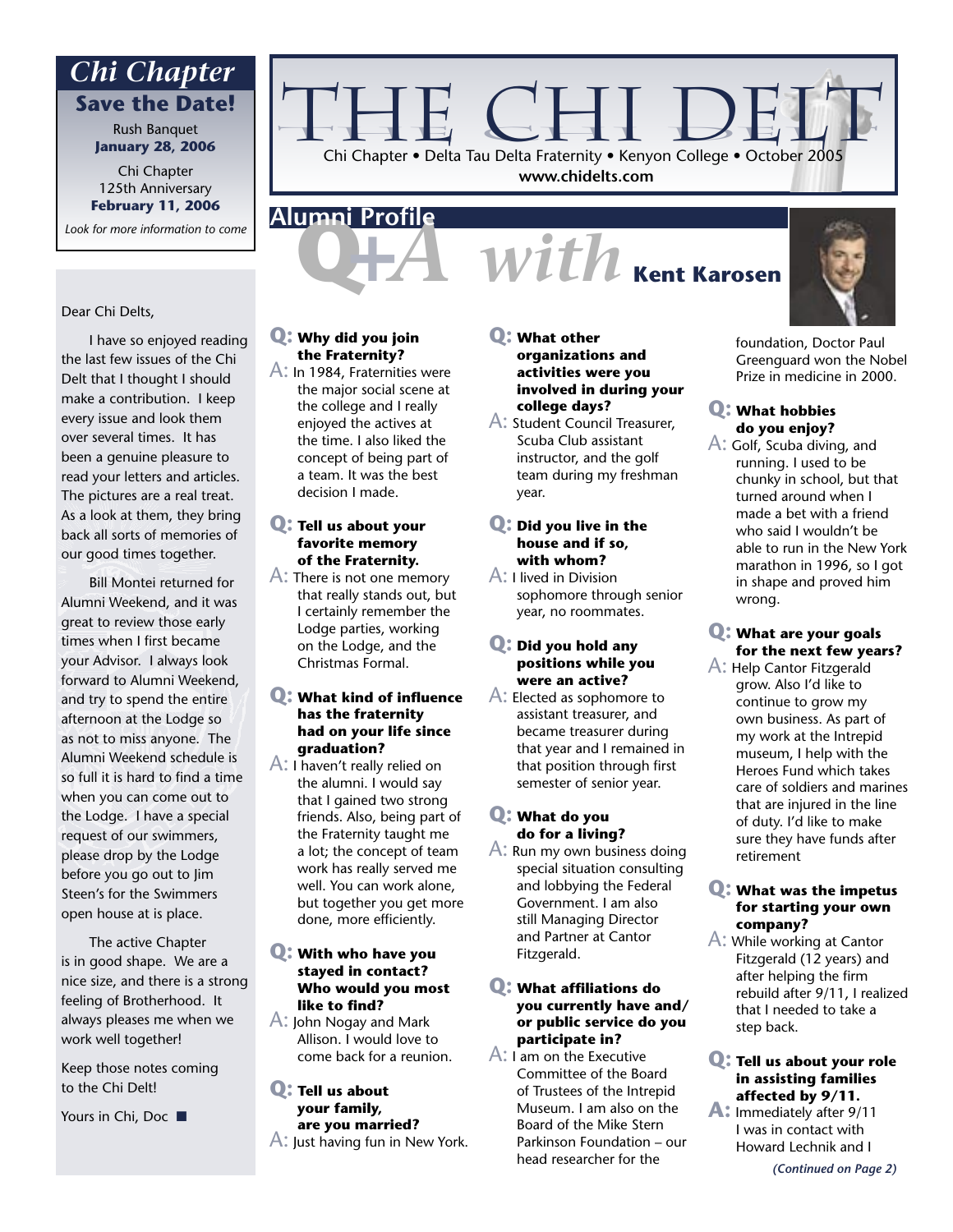### **Alumni Profile**

#### *(Continued from Page 1)*

**Profile Alumni**

helped to set up a make-shift center at his house. Everyone in the office passed away in the 9/11 attacks. I helped to set up a family crisis center by 11:15 a.m. the next day and I ran the center for 7 days, all day long getting counselors and religious advisors, post-traumatic counselors. Howard decided to donate to 25% of profits that year to the families which exceeded \$180 million.

#### **Q: What advice can you offer the current actives?**

A: Work Hard, play hard and remain friends.

**Q: Being that the 125th Anniversary of Chi Chapter is coming this January, what is one hope/dream/ideal that you would like the chapter to carry-on/fulfill in the next 125 years?**

#### A: Maintain its strength on campus. Continue to provide students the opportunity to learn team work. ■

## **Chapter Retreat**



*The Chapter brothers held a retreat at Chapter Advisor Drew McFarland's property in Granville in September 2005. The event promoted brotherhood and allowed for some strategic planning for the upcoming school year.*



# **WANTEI**

We are looking for a tax attorney/accountant to help organize a 501c3 endowment fund for Chi Chapter. If you are willing to provide your time and talent to this cause please contact **Jeff Moritz** at **216-689-4403** or **JCM464@aol.com**.

#### **Q: Why did you join the Fraternity?**

A: My Freshman year roommate, Sam Monigue, and I were at first anti-fraternity, but we met some of the brothers from Delta Tau Delta like Arthur (Sparky) Vale and Andrew Morgan, and they were just excellent people and just kind of drew us in.

#### **Q: What is your favorite memory of the Fraternity?**

A: The annual dance, and sneaking up to the house in the woods.

#### **Q: What kind of influence has the Fraternity had on your life since graduation?**

A: Well, I asked my friend to become a member at Northwestern and I have loved being his fraternity brother.

#### **Q: With whom have you stayed in contact? Who would you most like to find?**

A: I would most like to find Andrew Morgan. You see, we were both married while we were actives. And then I went to war in 1944 and returned to Kenyon in 1946.

#### **Q: Tell us about your family… have you married? Do you have children?**

A: As I said before, I was married while I was an active. I had 5 sons, but on July 5, 2004, we lost our 22 year old son, Alex Fine, to Diabetes. It has been a rough patch in my life.

#### **Q: What other organizations and activities were you involved in during your college days?**

- Material and the current A<br>
a year but stopped after I got<br>
a year but stopped after I got<br>
a year but stopped after I got<br>
married. I was very involved in<br>
writing, and had John Crowe<br>
tant<br>
material and for<br>
your<br>
your<br> A: I played varsity basketball for a year but stopped after I got married. I was very involved in writing, and had John Crowe Ransom for a professor.
	- **Q: What is your nickname and how did you get it?** A: Willy, Bill.

#### **Q: Did you live in the house? If so, with who? Tell us about a memorable time with them.**

 $With$  **Bill Fine '50** 

A: I lived in Division – Middle Leonard – with Sam Montigue

#### **Q: What do you do for a living?**

A: I was the publisher for 12 magazines including Harpers Bazaar, Town and Country, and Cosmo. I was President of Bonwit Teller, President of Dan River Mills in Danville, VA, I worked with the State department as US observer and UN ambassador to the Anglo-Irish Accord, which I received in part due to my friendship with the Reagans. Currently I am doing Corporate Counseling and writing.

#### **Q: What affiliations do you currently have and/ or public service you participate in?**

A: I am on the Board of Stem Cell Research, and the Board at the Frank and Barbara Sinatra Hospital for Abused Children. I am also an Honorary Board member of Juvenile Diabetes Research Foundation International, and am very dedicated to finding a cure.

#### **Q: What are the titles of the books you have written?**

A: *That Day With God*, which was endorsed by the Kennedy Family. Also, *Sixteen Celebrities that Charmed My Life*. I am currently working on a children's book about a Puerto Rican dog.

#### **Q: What advice can you offer the current Actives?**

A: Be Judicious and Tolerant. Have Pride but not Hubris, and continue to be an exercise Fraternity. ■

*2* **www.chidelts.com October 2005**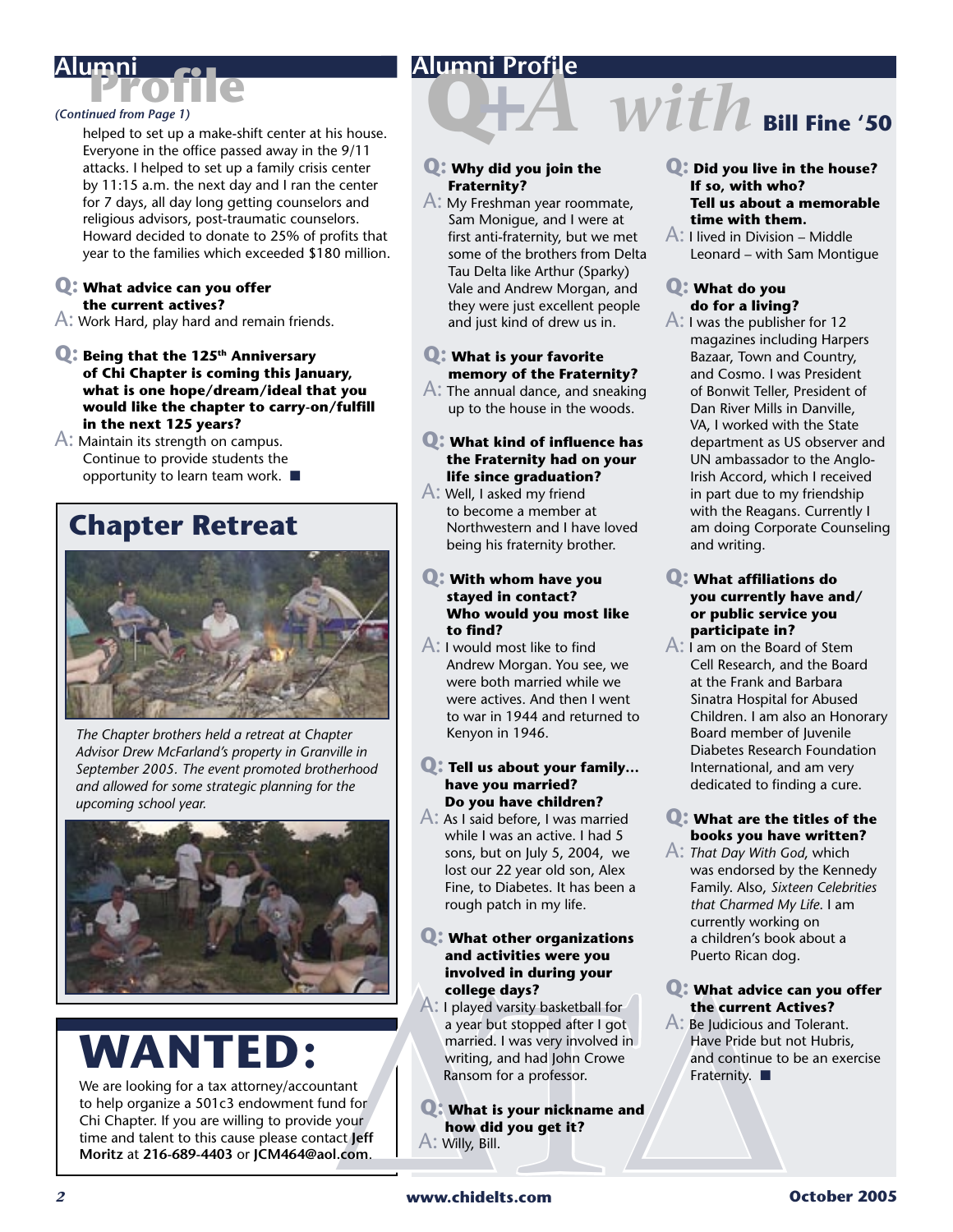# **Report**<br>Last year was an active year for the A **Alumni Association President's Report** *Jeff Moritz '86*

Last year was an active year for the Alumni Association. Our open house in May was a tremendous success with over 50 alumni, spouses, children, friends and actives coming out to our Lodge. The classes of 1995, 1990, and 1985 were especially represented. Please check out the pictures from the event on the website. If you will be attending Reunion Weekend in May please stop by the Lodge for this year's open house. It promises to be another well-attended event especially with the class of 1986 celebrating its  $20<sup>th</sup>$  reunion.

 One of the main activities of the Alumni Association is to provide support for the maintenance of our Lodge. With the financial support of our alumni we were able to complete several improvement projects this past year including: Painting the bathrooms, installing new blinds in the bedrooms, purchasing new dehumidifiers, repairing the septic system, and rebuilding the front landscaping.

 On behalf of the active chapter I would like to thank all donors to our annual

# **Updates Alumni**

#### **John A. Bartlett '50**

(4567 Forest Wood Trl, Sarasota, FL 34241-6254; jbuom1928@hotmail.com) (From left to right: Mary Ann Holthaus, Jack and Betty Bartlett, Jackie and Tom Carruth, Nancy and John Young, Ann and Randy Bucey and George Holthaus.) The college held a reunion for the classes of 1945 and 1950 during the last week in April.

These special reunions are held for those classes that have passed their 50th and are very nice. Many things are planned, such as a reception by President Nugent in her home, as well as dinners and even lunching with the students and going to a number of classes. 20 members of the Class of 1950 attended, most staying at the lovely Kenyon Inn, a great improvement from days gone



#### *1950 Reunion*

*Photo of 1950 Delts taken in Pierce Hall submitted by Jack Bartlett. Left to Right: Mary Ann Holthaus, Betty and Jack Bartlett, Jackie and Tom Carruth, Nancy and John Young, Ann and Ran Bucey and George Holthaus*

fund which supports projects like these. In addition, your donations help support our communications efforts between alumni including newsletters and maintenance of our website. I hope you have had a chance to check out the website and have posted an update or picture to let your Chi brothers know what is new in your life.

 Below is a quick financial snapshot for the Alumni Association for the year ended September 30, 2005:

#### **Income:**

| Alumni donations   | \$6,130  |
|--------------------|----------|
| Active lodge dues  | 1,210    |
| Lodge room rents   | 9,274    |
|                    | \$16,614 |
| <b>Expenses:</b>   |          |
| Property insurance | \$2,496  |
| Lodge repairs      | 1,695    |
| <b>Utilities</b>   | 5,020    |
| Property taxes     | 1,908    |
| Open house         | 138      |
| Communications     | 1,039    |
|                    | \$12,296 |

 Ten years ago the Alumni Association created the Chi Chapter Endowment Fund. Investment income from the Endowment Fund is used to help support the ongoing maintenance



and improvement of our Lodge. At September 30, 1995 the Endowment Fund's total market value was \$11,761 and was invested in marketable debt and equity securities. The Endowment Fund earned \$955 in dividend and interest income during the year, all of which was reinvested back into the Endowment Fund.

 Again, thank you for your support and I hope that you find value in our efforts to keep you informed on the activities of the Chapter as well as your fellow Chi alumni. Please contact me at **jcm464@aol.com** or **216-228-9859** if you have any questions regarding the alumni association. ■

by. 5 Chi Delts, along with their wives, attended.

#### **Robert A. Ramsay '61**

(3173 Inman Park Ct., Marietta, GA 30062; robjet@bellsouth. net) Am looking forward to planning our 45th class reunion with Hutch Hodgson (Beta) for next year (2006 Reunion) and return to the hill once again. I am presently working with the FAA as the Asst. Principal

Operations Inspector for Delta Air Lines after 35 years in the aviation industry with Eastern Airlines (B-720, B-727, DC-9,A-300 and L-1011s), World Airways (DC-10/MD-11), USAfrica Air Lines (MD-11), Korean Air (MD-11 Captain) and Simulator Instructor (MD-11) for Delta Air Lines in Atlanta. I also flew for the Ohio ANG in F-84-F and F-100 fighter aircraft. My daughter is attending Lee University in Cleveland TN and just finished her Freshman year with a 3.73 GPA with a 4.0 her second

semester. Needless to say, I am one happy father. My older daughter just presented me with a baby boy, so I am playing the grandfather role to the hilt. Hope to see you'all when I return next year for my reunion. Keep up the great work! ....Regards, Rams

#### **James W. Kuhn '76**

(7589 Hudson Park Dr, Hudson, OH 44236; jwkuhn@sherwin. com ) I recently accepted the position of V.P. International Human Resources at the Sherwin-Williams Company in Cleveland, Ohio.

#### **Philip V. Moyles, Jr.(Chi '86),**

executive vice president of Marsh, will become head of Marsh's North America Region and will continue his responsibilities as head of Global Client Development. Marsh, a subsidiary of Marsh & McLennan Companies, Inc., is one of the world's leading risk and insurance services companies.

#### **Kevin J. Smith '88**

(413 West Walnut St., Hinsdale, IL 60521; kevin.smith6@att.net) *(Continued on Page 4)*